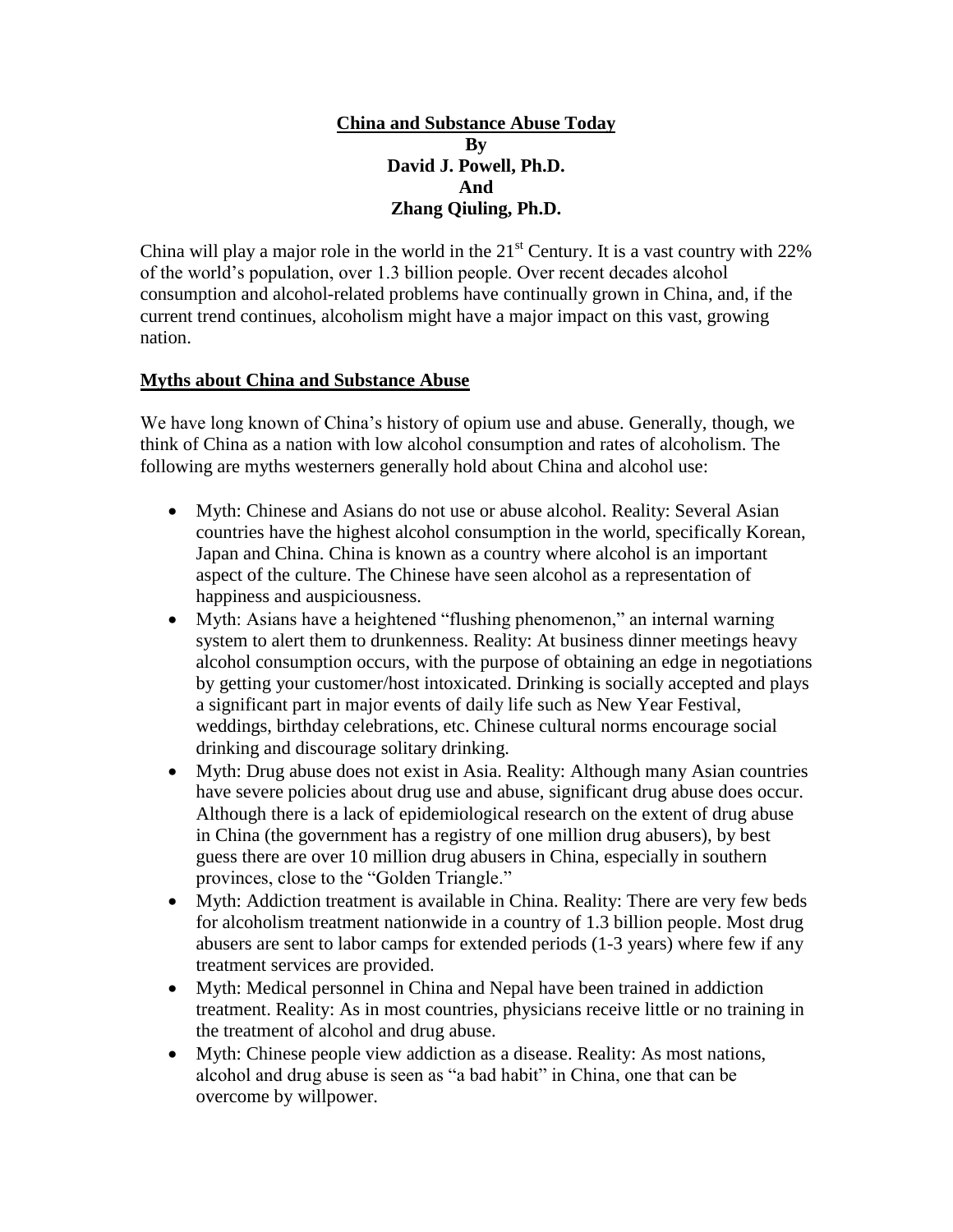## **Current Rates of Alcohol Consumption**

Chinese people consume a wide range of alcoholic beverages from distilled liquor (about 54% ethanol), to less strong liquor (32-44%) wine and yellow rice wine (12-18%) and beer (4-6%). China in now the second largest beer-producing country in the world. Beer accounts for 73.1% of beverage alcohol sales and spirits are 26%. However, spirits still constitute the major alcohol consumption.

A World Health Organization survey in 2001 found that the annual absolute ethanol consumption in China to be 4.5 liters per adult (ages 15 and older). This is an increase from 1.03 liters consumed in 1970. Although China's alcohol consumption rates remain well below European rates (8.6 liters), these statistics may be affected by the numbers of rural poor people in China, whose ability to purchase alcohol may be limited, making home-brewing and illicit alcohol production and sales more appealing. The most frequent type of unreported alcohol beverage production is rice wine.

Another measurement of alcohol consumption in China is to examine trends over time. Consumption (in terms of million tons) has gone from 6.92 tons of beer in 1990 to 22.89 tons in 2001. Spirit and wine consumption has stayed relatively stable during this same timeframe. This is a startling statistic and may reflect the amazing push in China to modernization and urbanization. Another measurement of current rates of alcohol use and abuse in China is drinking-related harm, such as medical complications related to alcohol use and abuse, economic and social indicators, etc. Unfortunately, this has not been systematically studied in China. With rapid social and economic change it is fair to assume there will a steady increase in alcohol-related health and social problems. Nevertheless, the rise in the prevalence of alcohol dependence will likely parallel the dramatic increases in alcohol production and use.

## **Twelve Steps and Treatment in China**

There are very few centers for treatment of alcohol and drug abuse in China. In a country as vast as China there remain only a few hospitals offering treatment. Most drug abusers are "treated" in reeducation centers, such as labor camps. Doctors seem reluctant to diagnosis alcohol and drug abuse, seeing it either as a sign of character defect or bad habit. The social stigma of substance abuse remains a major barrier to recognition of the disease. Hence, hospitals see primarily late-stage alcoholism and almost exclusively males. Females are rarely treated for alcohol dependence and it is often joked that there are no alcoholics in China under the age of 40.

Twelve Step programs have long existed in China in the English-speaking, ex patriot communities throughout China. In the mid-1990s a Korean-speaking A.A. group began just north of the border of China and North Korea. A major breakthrough occurred in 2000 when the first A.A. meetings were held in Mandarin in Beijing. Since then, A.A. meetings in English and Mandarin are held daily in Beijing and an increasing number of cities in China. Al-Anon meetings have begun also in several cities, although Al-Anon